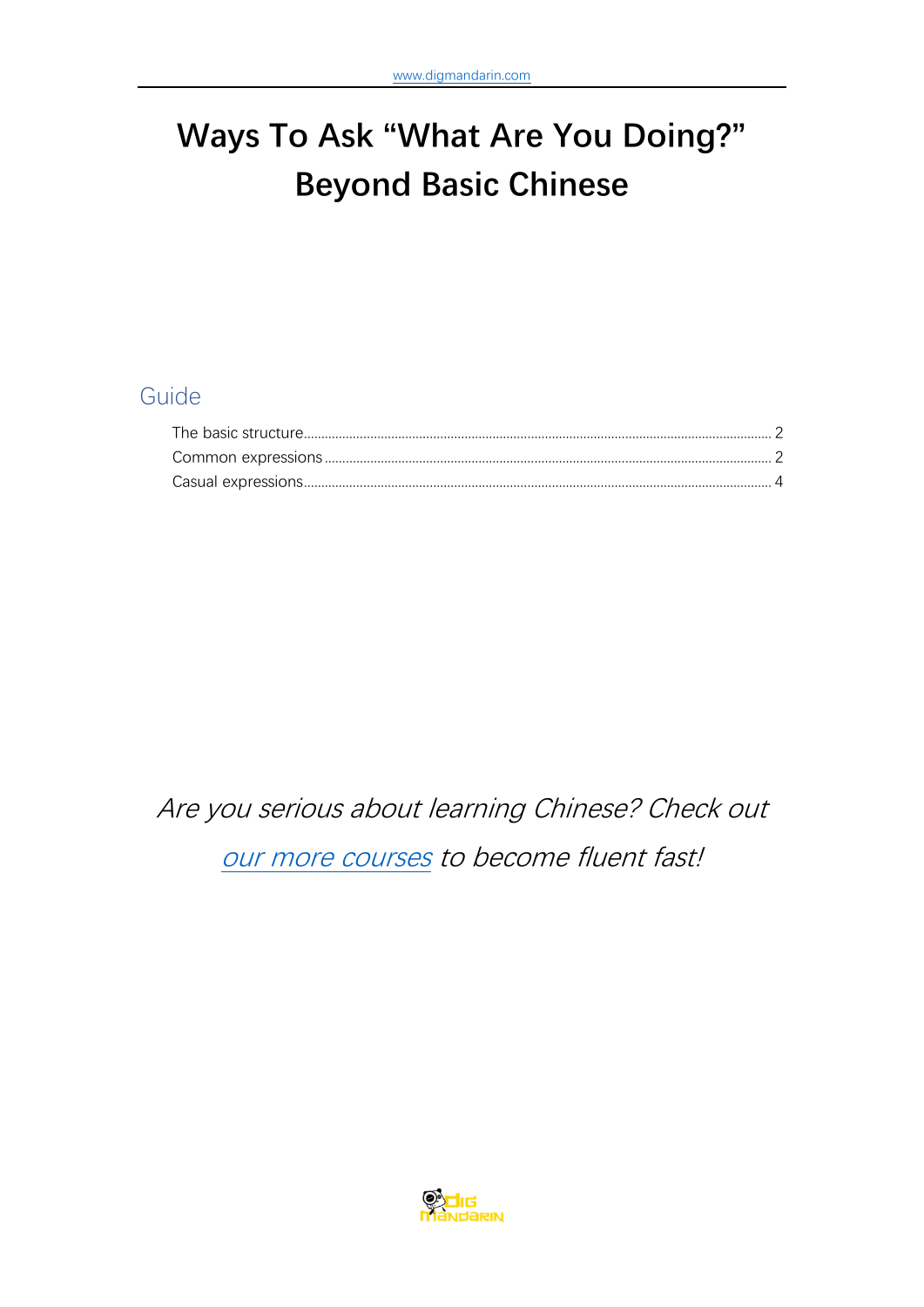# <span id="page-1-0"></span>The basic structure

When you want to talk about what someone is doing right now, you need to use the present progressive tense, but how do you do that when verbs in Chinese don't change at all? In Chinese, we have three words that we add to a sentence to indicate that an action is in progress.

- 1. **Subject +** 正在 **+ state/action + (**呢**)**
- 2. **Subject +** 在 **+ state/action + (**呢**)**
- 3. **Subject +** 正 **+ state/action +** 呢
- 4. **Subject + state/action +** 呢

Note that in the first two structures, including 呢 at the end is optional.

#### <span id="page-1-1"></span>Common expressions

**What are you doing?**

**你正在干/做什么(呢)?**

**(Nǐ zhèngzài gàn/zuò shénme (ne)?)**

#### **你在干/做什么(呢)?**

**(Nǐ zài gàn/zuò shénme (ne)?)**

## **你正干/做什么呢?**

**(Nǐ zhèng gàn/zuò shénme ne?)**

## **你干/做什么呢?**

**(Nǐ gàn/zuò shénme ne?)**

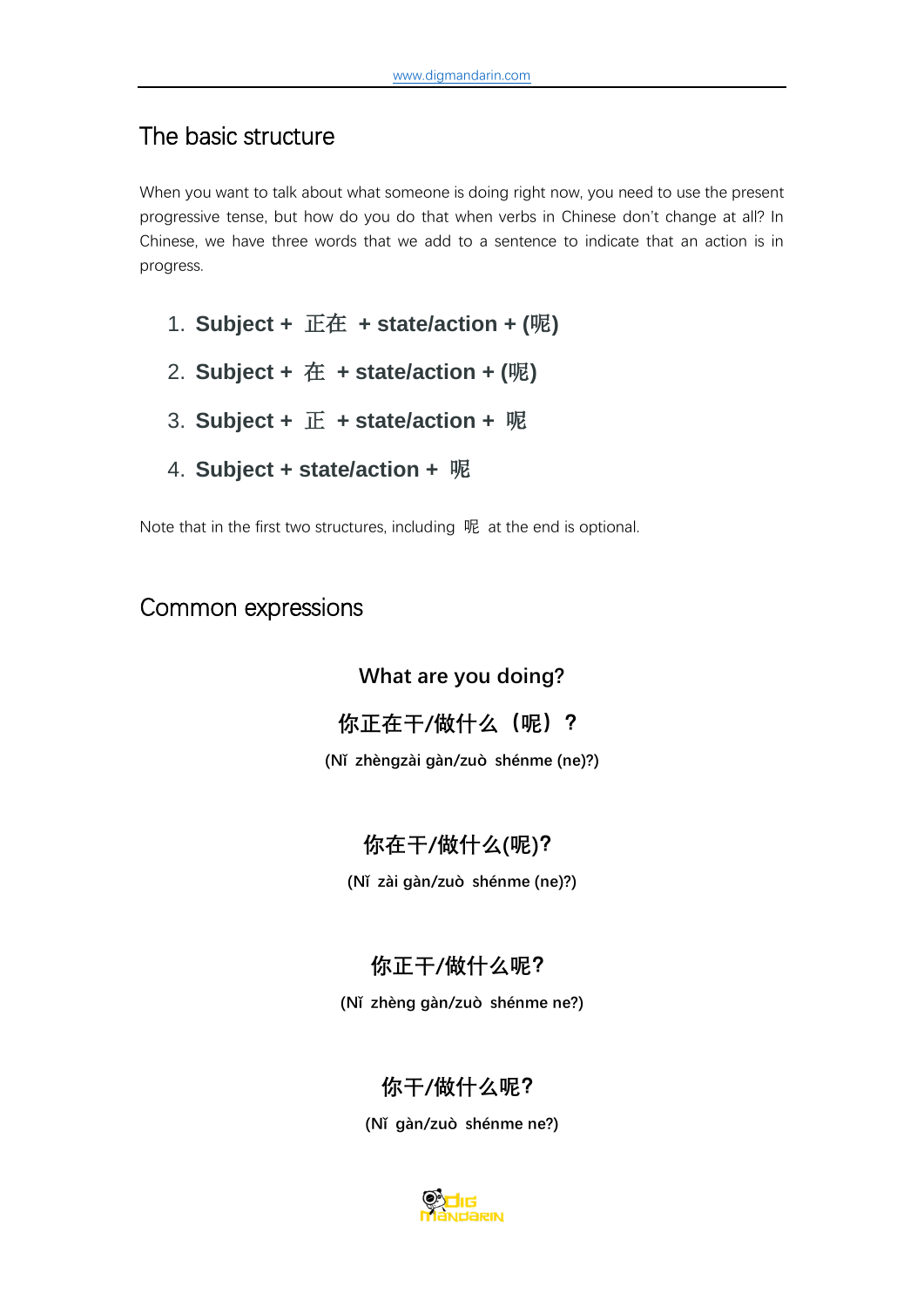e.g.

A: 你正在做什么?(N<sup>ǐ</sup> zhèngzài zuò shénme?) What are you doing? B: 我正在开会。(Wǒ zhèngzài kāihuì.) I'm in a meeting.

A: 你在干什么呢?(N<sup>ǐ</sup> <sup>z</sup>ài gànshénme ne?) What are you doing? B: 我在洗衣服呢。(Wǒ <sup>z</sup>ài x<sup>ǐ</sup> <sup>y</sup>īfú ne.) I'm doing the laundry.

A: 你正做什么呢? (Nǐ zhèng zuò shénme ne?) What are you doing? B: 我正包饺子呢。(Wǒ zhèng bāo jiǎozi ne.) I'm making dumplings.

A: 你干什么呢?(N<sup>ǐ</sup> <sup>g</sup>ànshénme ne?) What are you doing? B: 我工作呢。(Wǒ <sup>g</sup>ōngzuò ne.) I'm working.

You can also ask someone more specifically "Are you doing something" by using a specific verb and adding 吗 at the end instead of 呢, like so: **Are you …… ?**

#### **你在……吗?**

e.g. <sup>A</sup>:你在吃东西吗?(N<sup>ǐ</sup> <sup>z</sup>ài ch<sup>ī</sup> <sup>d</sup>ōngxi ma?) Are you eating? <sup>B</sup>:是的,我在吃饺子。(Sh<sup>ì</sup> de, wǒ <sup>z</sup>ài ch<sup>ī</sup> jiǎozi.) Yes, I'm eating dumplings.

<sup>A</sup>:你在做运动吗?(N<sup>ǐ</sup> <sup>z</sup>ài zuò <sup>y</sup>ùndòng ma?) Are you exercising? B: 没有,我正在休息呢。(Méiyǒu, wǒ zhèngzài xiūxi ne.) No, I'm taking a break.

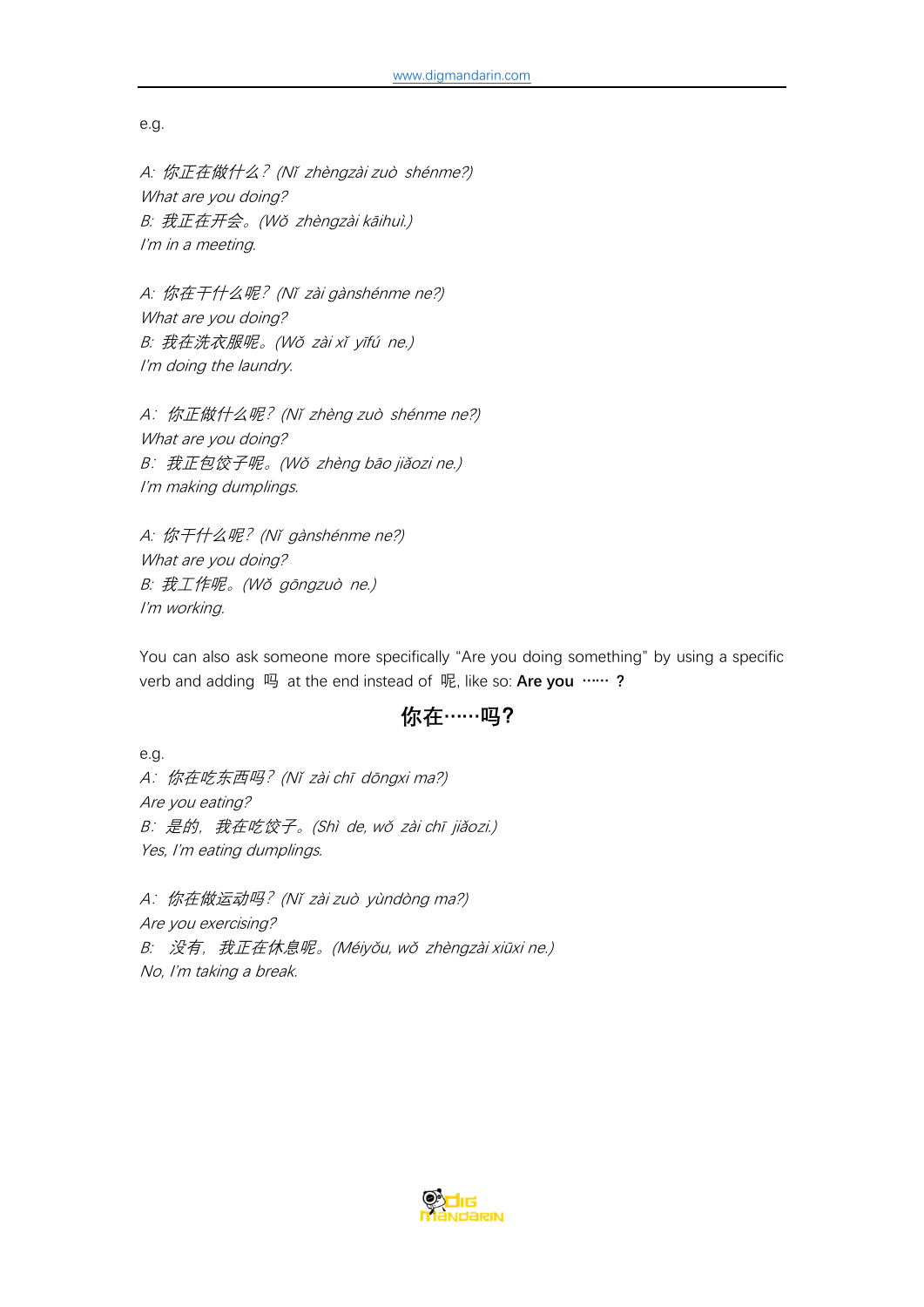# <span id="page-3-0"></span>Casual expressions

There are many common Chinese expressions used in everyday life which actually originate from different dialects. You'll often hear questions like this:

#### **你在干嘛呢?/ 你干嘛呢?/干嘛呢?**

**(Nǐ zài gànmá ne?)**

#### **你在干啥呢?/ 你干啥呢?/ 干啥呢?**

**(Nǐ zài gànshá ne?)**

啥 and 嘛 are both words that mean "what" in some dialects. They're almost exclusively used in verbal conversations.

e.g.

A: 你在干嘛呢?(N<sup>ǐ</sup> <sup>z</sup>ài gànmá ne?) What are you doing? <sup>B</sup>:我在洗碗呢。(Wǒ <sup>z</sup>ài x<sup>ǐ</sup> <sup>w</sup>ǎn ne.) I'm washing the dishes.

<sup>A</sup>:干啥呢?(Gànshá ne?) What are you up to? <sup>B</sup>:学习呢。(Xuéx<sup>í</sup> ne.) Studying。

You can also ask "What are you busy with?"

#### **你在忙什么?**

#### **(Nǐ zài máng shénme?)**

#### **忙啥呢?**

#### **(Máng shá ne?)**

e.g.

A: 你在忙什么?(N<sup>ǐ</sup> <sup>z</sup>ài máng shénme?) What are you busy with? <sup>B</sup>:我在准备搬家呢。(Wǒ <sup>z</sup>ài zhǔnbèi bānji<sup>ā</sup> ne.) I'm getting ready to move.

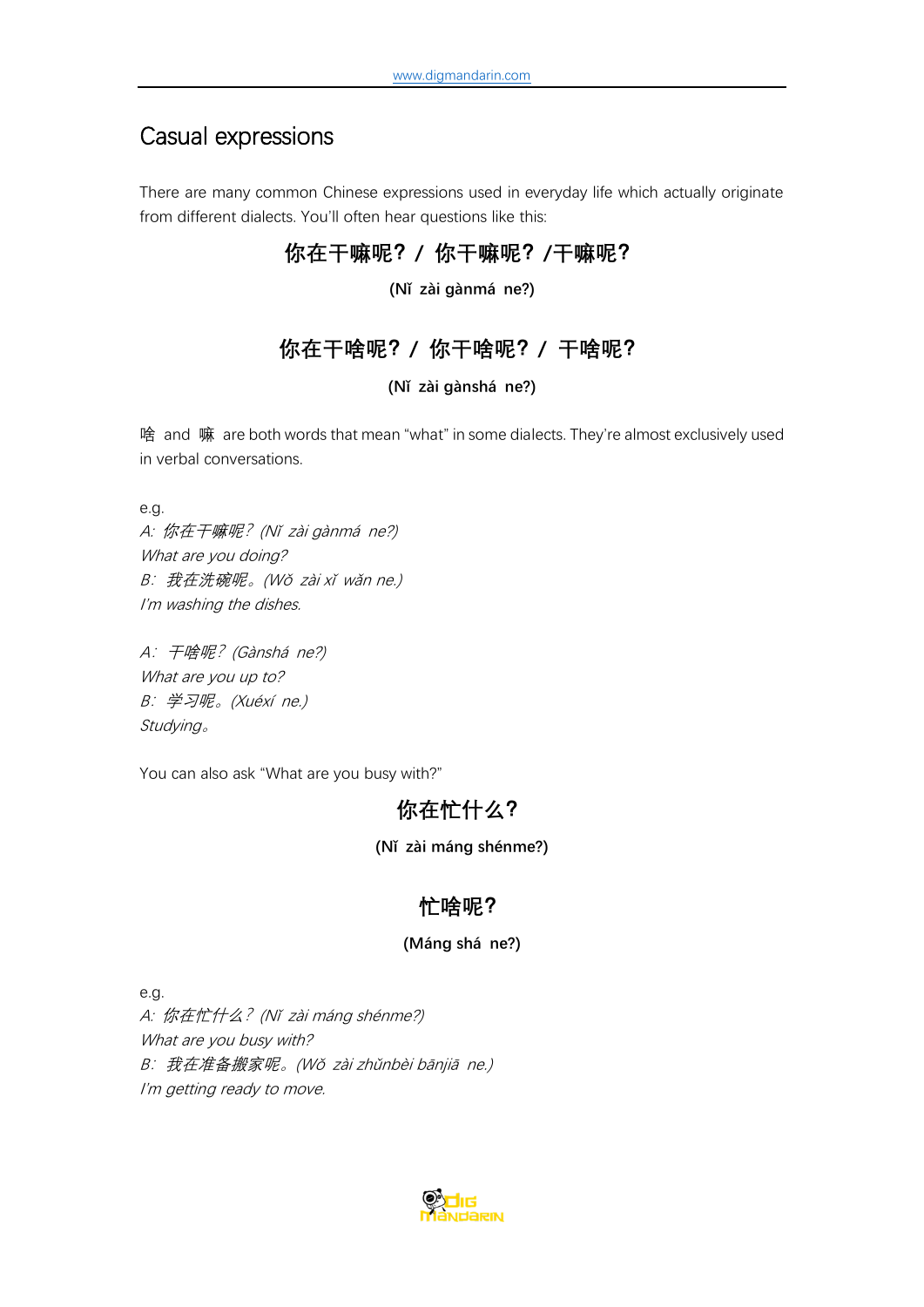And just like the other way we looked at earlier, there is also a more casual way to ask with a yes-no question.

#### **……呢?**

#### **Are you……?**

e.g.

A: 散步呢?(Sànbù ne?) Are you taking a walk? <sup>B</sup>:是啊,散步呢。(Sh<sup>ì</sup> a, sànbù ne.) Yes, I'm walking.

A: 看电影呢? (Kàn diànyǐng ne?) Are you watching a movie? B: 不是, 我在玩游戏。(Bùshì, wǒ zài wán yóuxì.) No, I'm playing a game.

| <b>Some Daily Activities</b> |             |                 |  |
|------------------------------|-------------|-----------------|--|
| <b>Chinese</b>               | Pinyin      | Translation     |  |
| 吃东西                          | chī dōngxi  | eat something   |  |
| 做饭                           | zuò fàn     | cook            |  |
| 学习                           | xuéxí       | learn           |  |
| 做作业                          | zuò zuo yè  | do homework     |  |
| 工作                           | gōngzuò     | work            |  |
| 开会                           | kāihuì      | have a meeting  |  |
| 听音乐                          | tīng yīnyuè | listen to music |  |
| 画画                           | huà huà     | draw            |  |
| 唱歌                           | chànggē     | sing            |  |